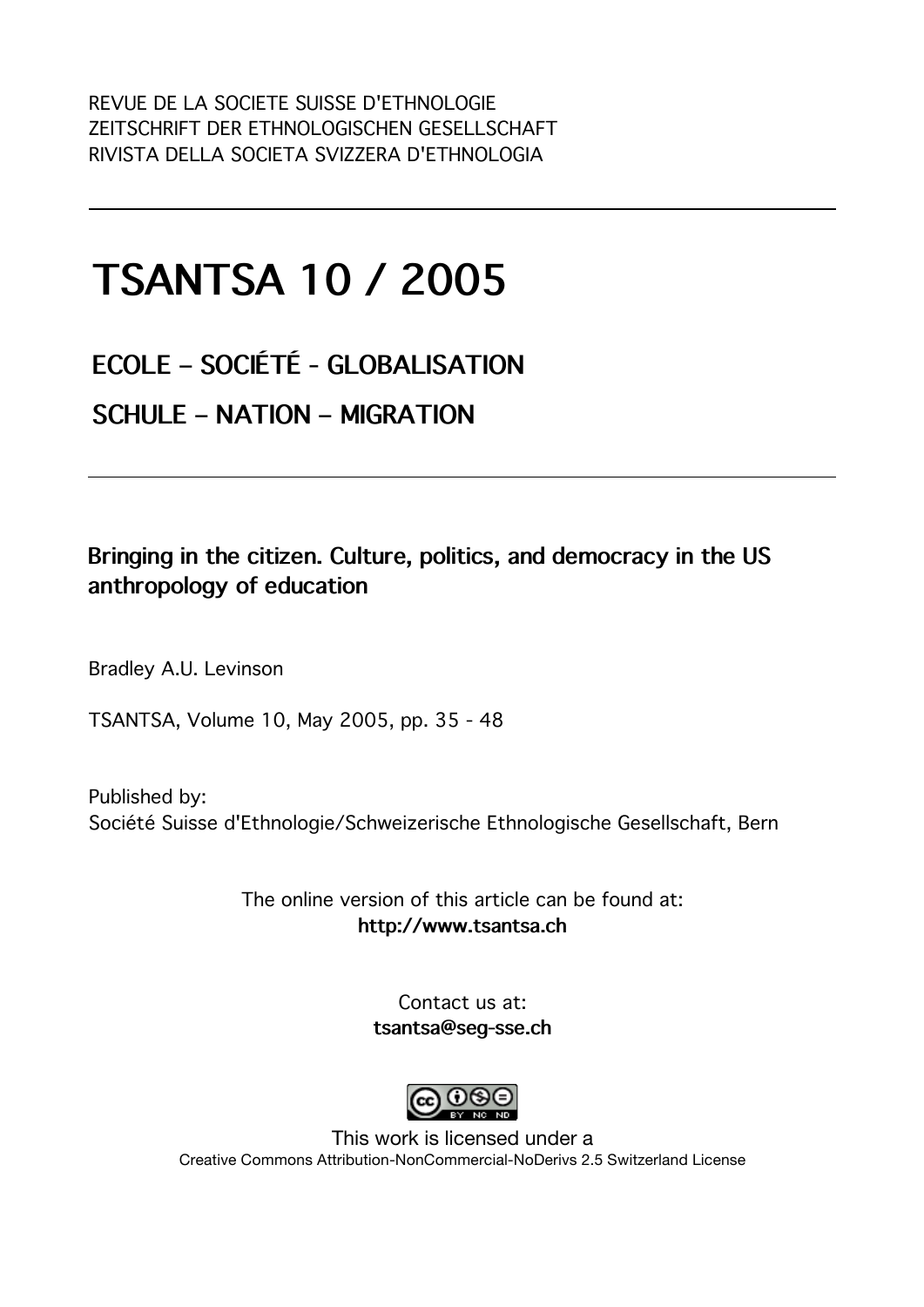# Bringing in the citizen

## Culture, politics, and democracy in the US anthropology of education

#### Bradley A.U. Levinson

Too much culture, not enough politics. Such is my thumbnail assessment of my own contribution to the field of educational anthropology in the United States. In this essay, I present the evolution of my own research in Mexico, and provide an overview of major trends in the US tradition of educational anthropology, in order to make a critique of the field and point in a new direction<sup>1</sup>.

Over the last 25 years, there has been an explosion of interest in democratic citizenship and civic education around the world (Stevick/Levinson forthcoming). This appears to be one of the many paradoxes of globalization: as states everywhere generally shrink or background their political-economic functions, they bolster their educational role in schooling democratic citizens (Castles 2004). This is true in most of the so-called «new» or «transitional» democracies, like Mexico or Indonesia or Estonia, where states look to schools to build a democratic political culture. But it is also true in the older European democracies undergoing striking demographic transition, where there is said to be a «democracy deficit», and where schools must wrestle with how to integrate new immigrants while constructing a pan-European identity. At least since Emile Durkheim's work on education at the beginning of the  $20<sup>th</sup>$  century (Durkheim 1956 [1902/03]), scholars have recognized the importance of education as part of political socialization, and political

socialization must necessarily engage the terrain of culture. Yet the discourse of democracy is ascendant, if not already hegemonic, on the global stage, and thus political socialization has been almost universally framed in terms of forming the democratic citizen.

Where have US-based anthropologists of education been located in this scenario? Generalization is risky, of course, and I am sure to leave out important work that complicates the simple outlines of my critique. Still, I would venture that much of our work over this period has pursued questions of cultural difference, identity, and learning orientation in relation to school performance or failure. We have been driven by questions like «who fails in school, and why?» or «how does culture lead to educational conflict or exclusion?» Following the dominant liberal script in the US, we have most frequently conceived difference in terms of racial or ethnic membership (Jacob / Jordan 1993), thereby leaving out social class. Our research concerns and categories have largely grown out of the popular classifications used to mark difference in the US (Rockwell 2002). Depending on our theory of power and social change, we may focus our work on critiquing and transforming those structural arrangements that privilege some ethnic groups over others, or we may propose more just and effective educational arrangements that recognize and «accommodate» cultural diversity.

1 I have chosen to keep my self and my personal experience at the center of the narrative in order to illustrate the traps of excessively culturalist thinking. Moreover, such an approach is faithful to the so-called «reflexive turn» that has characterized much American work over the last 25 years.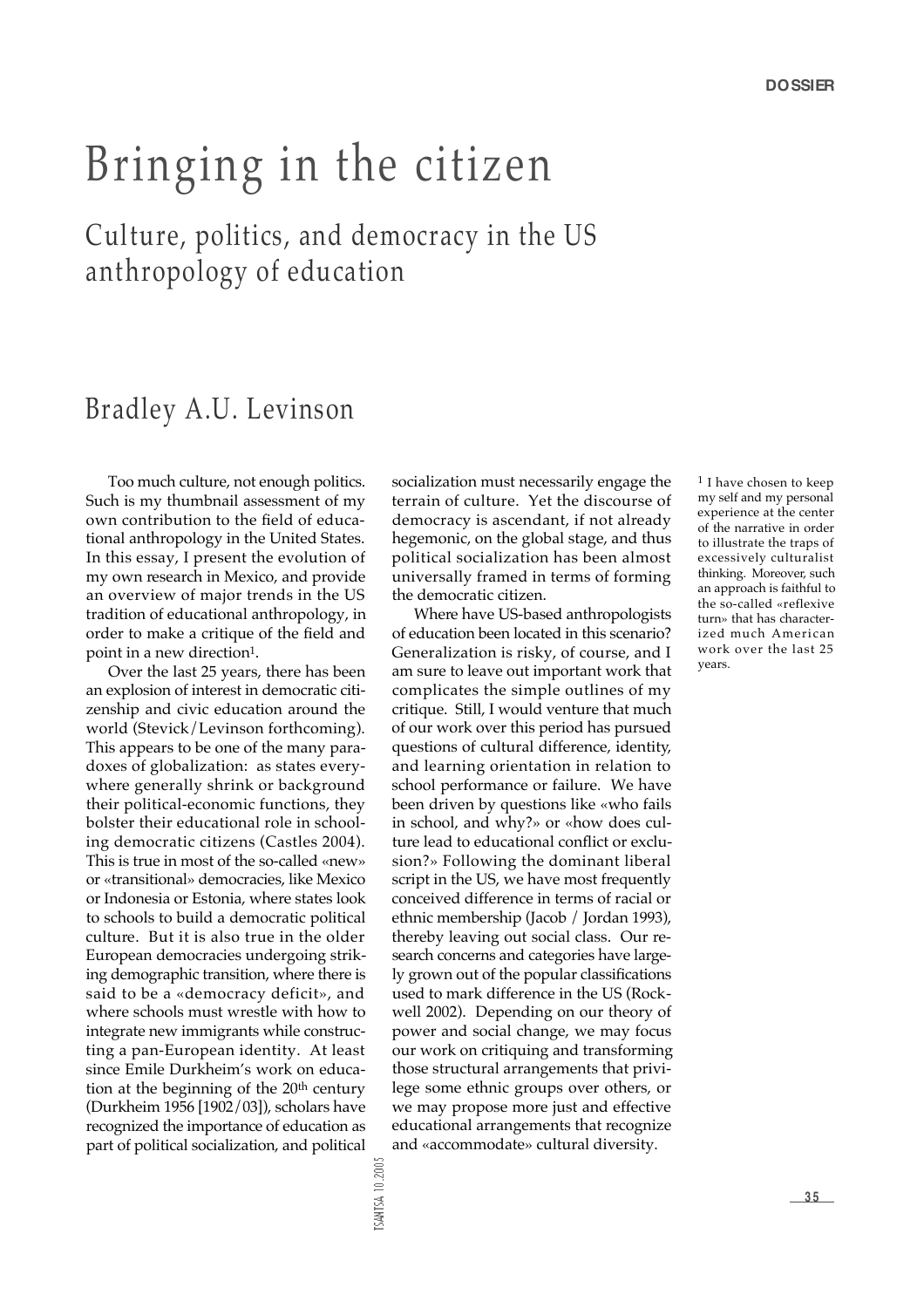No doubt most American anthropologists of education have imagined our work to contribute to strengthening democratic life and reclaiming our democratic ideals (Ladson-Billings 2004), yet this political horizon has remained largely implicit in our work on culture. A 20-year review of *Anthropology and Education Quar* terly, the major journal of our field, is very in structive in this regard. In reviewing article titles and abstracts since 1984, I discovered the following: there is not a single mention of «citizenship»; there is no mention of «democracy» or «democratic» concerns until 1992, after which there are a total of five mentions, but none central to the article's main argument; there is no mention of «identity» until 1991, after which there are some twenty mentions. Clearly, identity has been a growing concern and topic in the anthropology of education, but typically it has been in reference to categorical membership (gender, ethnicity), and thus largely divorced from questions of democracy or citizenship. What does it mean for our field when our key concepts of culture and identity fail to capture the possibilities of political participation and recognition in the public sphere?

I pursue this line of inquiry here through attention to our scholarly practice as anthropologists of education, as well as attention to emerging discussions of democratic citizenship. Anchored in selfcritique and insights from my own evolving research in Mexico, as well as a brief charting of scholarly trends in our field, I attempt to lay out a vision of a renovated and politically engaged scholarship in the anthropology of education.

#### Theoretical and topical trends in the US an thropology of education

Scholars like Daniel Yon (2003), Elizabeth Eddy (1997), and others (e.g., Levinson / Holland 1996) have attempted to reconstruct the history of this vital field. While there is no need to fully rehearse this history, some of the historical foundations and contemporary trends that indicate how and why a more political conception of education has been difficult to achieve are indicated below.

The key moments in the institutionalization of the US anthropology of education include the so-called «Stanford Congress» on education and anthropology of 1954, which resulted in a book of the same name (Spindler 1955), the formation of the Council on Anthropology and Education in 1967, and the launching of the Anthropology and Education Quarterly in 1973. Most of the early contributors to the field were scholars whose roots lay in village or community-based studies of child socialization, «culture and personality», or language acquisition. There was often a decidedly psychological, or at least cognitive, orientation to this work. Scholars were trying to understand how children were «traditionally» socialized, and how they were adapting to sudden and dramatic social change2. Much of this work had an «applied» focus. Anthropologists of education were also beginning to contribute to more general theories of culture, culture transmission, and culture change, with a focus on micro-interactionist processes between children and adults3.

In the late 1960s and early 1970s, several new trends emerged. The Civil Rights Movement and the struggle for racial equality in the US, accompanied by the expansion of the educational welfare state in 1965, spurred anthropologists even more strongly to study inequalities in educational achievement. Now that racial desegregation had been outlawed, and compensatory funds were made available to equalize educational opportunity, scholars wondered how and why an «achievement gap» between White (Euro- American) students and students of color (African, Asian, and Latin American in origin) persisted. One of the prevailing explanations was that ethnic minority students were «culturally deprived» in relation to their White counterparts, and therefore needed a kind of

2 Actually, American anthropologists have been more likely to use the term «enculturated» over «socialized», precisely to emphasize the ideational dimension, and cultural particularity, of knowledge transmission. See J.F. Hansen (1979: 26-28) for a discussion of the difference between socialization and enculturation.

SANTSA 10.200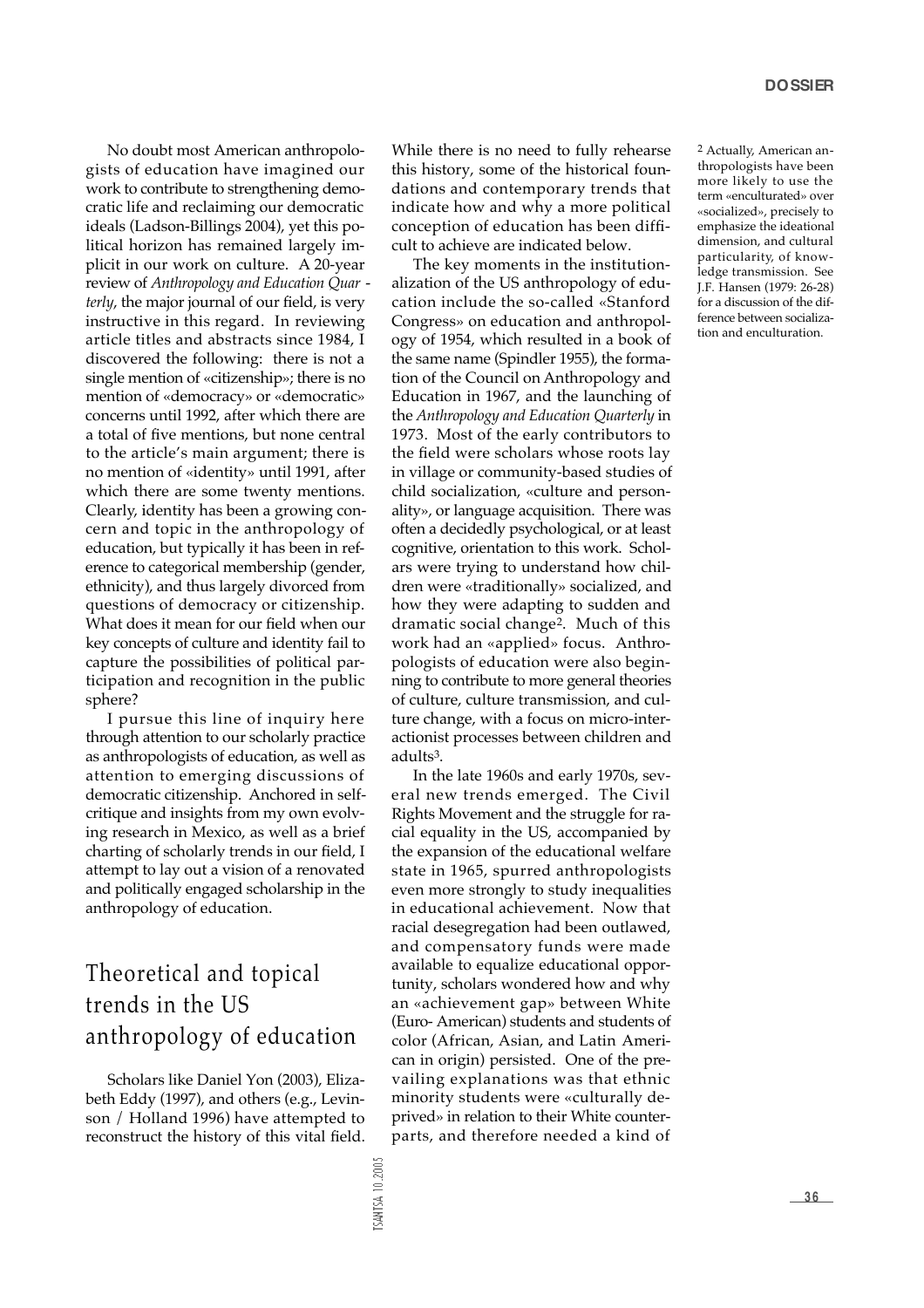cultural remediation. This came to be known as the «deficit» approach to educational achievement. Anthropologists quickly chimed in that it was not so much a matter of cultural deprivation, as it was of cultural *difference*. They argued that ethnic minority students tended to do more poorly in school because their cultures of origin used different epistemologies, styles of communication (Cazden, John et al. 1972) and participant structures (Phillips 1983) to educate children in the home. Such cultural attributes differed sharply from the mainstream, middle-class cultural rules governing school life (Heath 1983). Work on language socialization, part of a burgeoning «ethnography of communication» was the predominant strain of this scholarship.

Even as most anthropologists of education turned their attention to these applied questions of school achievement, important work in studies of non-formal education (Lave 1977) and cultural transmission (Friedman Hansen 1979; Gearing / Sangree 1979) continued. By the late 1970s, attention had shifted from processes of general transmission to a focus on cultural *acquisition*, in which the role of the learner was central (Wolcott 1982). During this time, the Nigerian-born immigrant John Ogbu also developed a critique of the «cultural difference approach». He argued that anthropologists needed to take into account the «cultural ecology» of a group's response to schooling (1974, 1981, 1987). Making an important distinction between so-called «voluntary» or immigrant minorities and so-called «involuntary» minorities, Ogbu showed that the question of school achievement could not be separated from the history of a group's position in society, and the repertoire of attitudes and practices that had developed out of that position. Involuntary minorities, such as the descendants of Africans brought through slavery to the US, had developed alternative and «oppositional» cultural forms and strategies – what Ogbu called secondary cultural characteristics. Their problems with school could not be reduced to mere differences in primary culture or linguistic

style. The problems were more deeply rooted in the history of subordination and its cultural entailments.

Over the course of the next 10 years, Ogbu continued to shake the field out of its complacency regarding primary cultural differences in language and knowledge formation. Then, by the middle of the 1980s, another body of literature began to shake things up. Work in the «new sociology of education», along with critical advances in social theory, forced anthropologists of education to consider more deeply the role of structure and power in contemporary education. Scholars like Paul Willis (1977) placed social class and human agency at the heart of critical scholarship, and along with continental social theory (e.g., Bourdieu 1984; Giddens 1979), raised vital questions about the reproduction of inequalities through educational practices. The volume edited by Levinson, Foley and Holland (1996), *The Cultural Production of the Educated Person*, takes stock of this encounter between educational anthropology and critical sociology, and presents a number of exemplary ethnographic studies. Perhaps the strongest strain of recent work influenced by critical social theory has focused on the power of *peer relations*, both in and out of schools, to mediate dominant knowledge and thereby influence processes of social reproduction (e.g., Foley 1990; Hall 2002, Holland / Eisenhart 1990; Levinson 2001; Luykx 1999; Stambach 2000; Yon 2002). With the new emphasis on education as the cultural production of knowledge, in herently recursive, political and contingent, the previous study of cultural transmission and acquisition was seen as partial or incomplete.

Since the 1990s, a number of different approaches in the field can be discerned, each one with a unique relation to prior traditions and trends. I will chart these very briefly. There have been important advances in the ethnography of communication and the ethno-methodological approach as applied to the study of education (e.g., Mehan 1998, 1993). In a major work that culminates many years of fruitful collaboration, Hervé Varenne and Ray 3 Possible exceptions to this trend include the work by Jules Henry that eventuated in his brilliant, iconoclastic study of educational institutions in the US.(1963), and the holistic study of an American Indian school and community by Murray Wax et al (1964).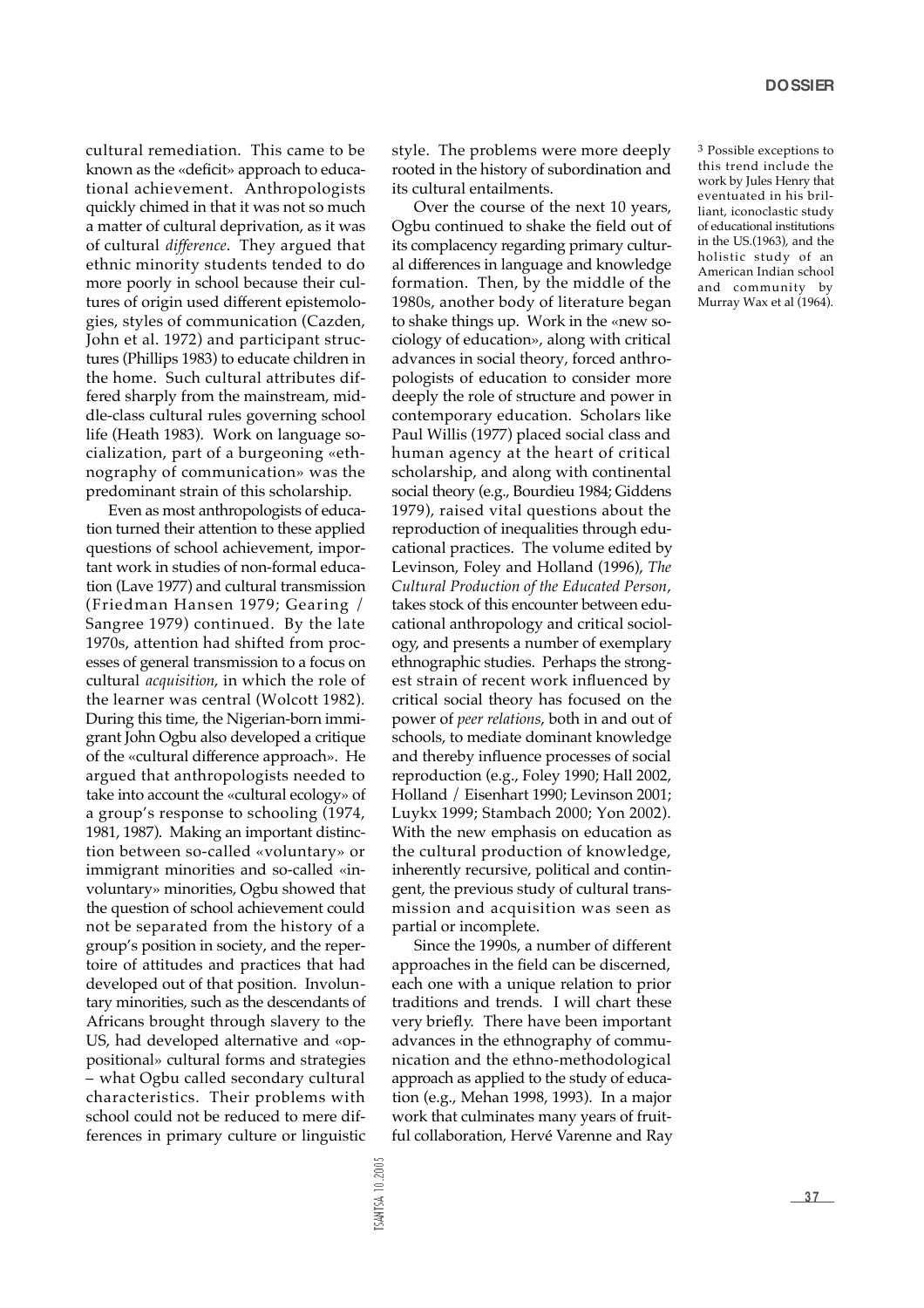McDermott (1998) extend this tradition by showing how «failure» is deeply and inexorably embedded in the US school system through linguistic categories and interactional repertoires. Similarly, Fred Erickson (2004) has recently summarized his life's work on communication regimes in US schools with a book that brings critical social theory into dialogue with the ethnography of communication approach. Meanwhile, other work has taken up the basic insights of the cultural difference approach and the critique that John Ogbu made. Taking seriously the influence of historical experience and racial categories, new work has nonetheless tried to nuance Ogbu's formulations and look more closely at institutional (school-level) effects (Davidson 1996; Gibson 1997; Suárez-Orozco / Suárez-Orozco 1995; Valenzuela 1999).

Out of the earlier work on the cultural organization of knowledge and nonformal education have come more sophisticated approaches that take into account both the effects of power and the contingencies of practice. From their first book on *Situated Learning* (Lave and Wenger 1991), Swiss-born scholar Etienne Wenger (1998) has developed a powerful theory of learning as organized in «communities of practice». Dorothy Holland and her colleagues have drawn in important insights from the work of Soviet theorists Lev Vygotsky and Mikhail Bakhtin to elaborate a theory of identity formation (Holland, Lachicotte et al. 1998), while in collaboration with Jean Lave, Holland has also extended some of Bourdieu's concepts to articulate a theory of the historical person-in-practice (Holland / Lave 2002). Meanwhile, Kathryn Anderson-Levitt's recent book (2002) on «teaching cultures» in France and the United States provides a powerful empirical example of teaching as a form of knowledge-in-practice.

As educational anthropologists have become increasingly marginalized from departments of anthropology, they have taken up positions in Schools of Education. Their work often and necessarily involves teacher training. At the same time, educational anthropologists have steadily undergone a process of selfcritique which has led to increases in collaborative research design and the democratization of research relationships. Both of these trends partly explain the emergence and strength of school-based applied and action research. Examples of such work across a range of contexts include Hugh Mehan and colleagues' (1996) attempts to study the consequences of a program to provide special support and mentoring to minority high school students, Norma González and Luís Moll's (1995) work on connecting Mexican students' «funds of knowledge» with school curriculum, and Teresa McCarty's (2002) study of language revitalization efforts amongst indigenous Navajo speakers. A similar stream of work has been conducted by «ethnic insiders» amongst students and families of their own ethnic communities. Such work, which challenges many of anthropology's traditional epistemological assumptions about the value of an «outsider» perspective (Foley, Levinson and Hurtig 2001), has explored the challenges and contradictions of education for historically subordinated groups, with an eye toward ethnic empowerment and the critique of dominant culture (e.g., Fordham 1996; Lee 1996; González 2001; Lomawaima 2000).

Finally, an emerging anthropology of education policy and education reform e fforts has yielded methodological models for studying processes and discourses across ethnographic sites and levels of social scale. Patrick McQuillan (1998) has illuminated some of the deep cultural assumptions in American high schools by looking at how they resist reform efforts designed from outside the school. Pauline Lipman (2002) provided an anatomy of a major school reform across a whole district, with attention to racial categories and bureaucratic obstacles to implementation. E.T. Hamann (2003) has developed a fascinating portrait of how education policies emerged in a single school district to respond to the sudden and large influx of Spanish-speaking immigrants. His study ranges from the local level to the national and even international level of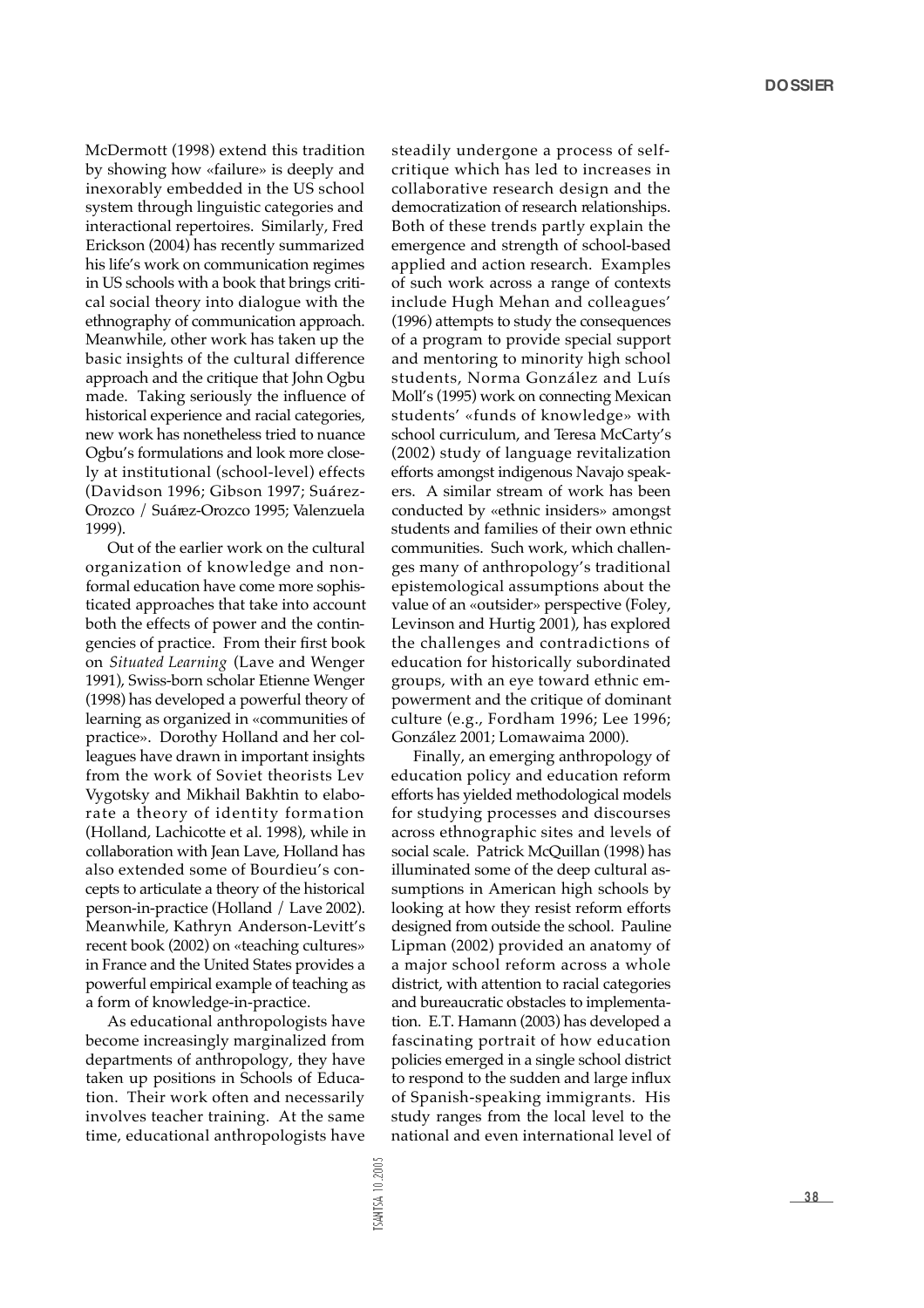educational discourse. Among the essays that Margaret Sutton and Bradley Levinson (2001) bring together to elucidate «policy as practice», those by Porter (2001) and Rosen (2001) are particularly astute in the way they permit us to see how local actors appropriate structures and discourses designed by the state.

My review of this field is admittedly and unavoidably tendentious, with some of my own work occupying center stage. To be sure, important work has gone unmentioned. Yet my concern has been to indicate the strengths and weaknesses to which a new anthropology of democratic citizenship education might be addressed. In sum, the field of educational anthropology in the US has recently seen a vital period of conceptual development and rich empirical exploration. Some of the best insights from earlier periods have been extended and elaborated. Starting with the political spaces opened up by the civil rights movements of the 1960s, an thropologists of education have continued to pursue an activist agenda that addresses educational inequality. Yet the absence of a conceptual discourse on democracy and citizenship, as well as the p rominence of culturalist frameworks, limits the potential of educational anthropology to contribute to social movements that are explicitly about political order and the education of political subjects.

#### Citizenship education and democracy in Mexico

About 5 years ago, I completed a study of student culture and identity formation at a Mexican secondary school (Levinson 2001). In that work, I sought to understand how students in the school, amidst considerable socio-cultural diversity, developed what I came to call, following Ortner (1996), a cultural «game of equality». Tropes of equality and national identity, rooted in the broader history of post revolutionary Mexican education and state formation, formed an important part of school life. The school's creation of diverse class cohorts and structuring of everyday activities also encouraged a sense of equality. Students appropriated the organizational and discursive resources made available to them to create their own cultural forms, and their own meanings, through the informal social domain. As a result, students from otherwise rather different backgrounds and circumstances came to see one another as more alike, more «equal», within the terms of this cultural game. Playing the game in 1991, then, had consequences for students' identities and trajectories over the next several years.

My study of student culture and equality in Mexico was originally framed by social and cultural reproduction theory in education. This literature is very political, to be sure, concerned as it is with how schools help reproduce social inequalities and the distribution of social power. By the 1990s, an ethnographic stream in the reproduction literature had begun to emphasize the role of peer culture in social and cultural reproduction (Levinson / Holland 1996). What emerged as a common pattern across these ethnographic accounts was the prevalence of sub-cultural polarization in US, European, and Australian secondary schools – the formation of antagonistic student groups and «subcultures». It appeared that school structures and practices fomented such polarization<sup>4</sup>. I wanted to study whether and how this happened at a Mexican secondary school. What I eventually discovered, in short, was a school structure and culture that promoted unification, even as it gave rise to new and unintended divisions between secondary students and those who no longer studied (Levinson 1996). Above all, the school promoted a strong common identity on the grounds of national citizenship, and this common identity, appropriated and inflected by students, forestalled the polarization of student peer groups; it also appeared to displace or postpone processes of reproductive differentiation to spaces and times outside or after school life.

Contemporaneous with my extended period of fieldwork (1988-1998) was a

4 In the qualitative tradition of British educational sociology, work on this institutional dynamic has been referred to as the «differentiation-polarisation thesis». Institutional practices, such as streaming, «differentiate» students according to academic ability, and then social group formation and polarization ensues.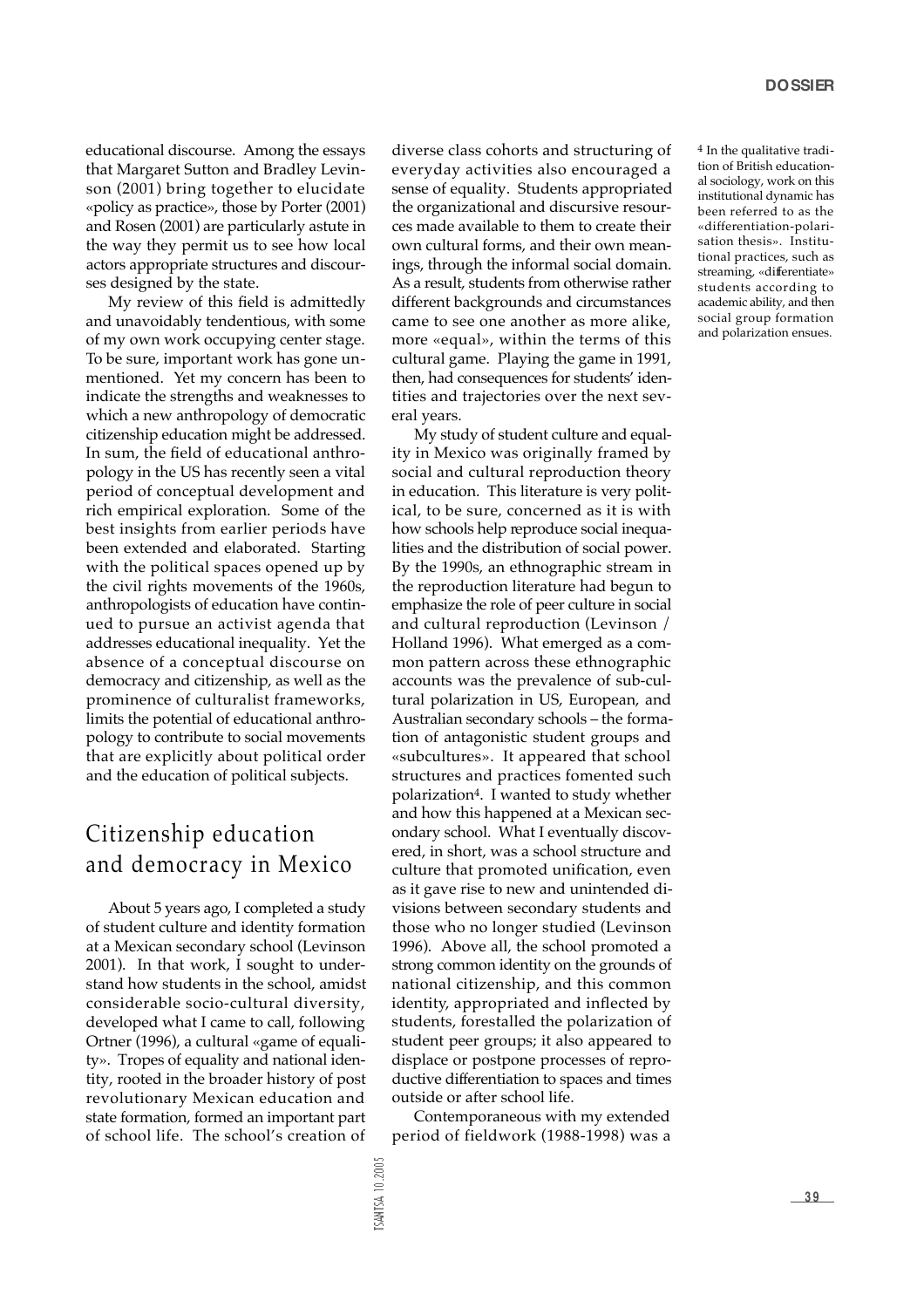burgeoning movement for democracy in Mexico (Preston / Dillon 2004). In fits and starts, Mexican civil society was beginning to throw off the yoke of authoritarian, single-party rule. Elections became fairer and cleaner, and the flow of information became freer. Human rights and transparency in government emerged as key demands of an emerging democratic culture. Opposition parties secured important victories, and new social movements generated outside the state came to exercise important influence on policy and public opinion. Concurrent with the democratic turn, Mexicans across the political spectrum also grew increasingly concerned about social «disintegration». The combined influence of mass media, transnational migration, economic recession, aggressive consumerism, and new forms of labor exploitation appeared to create severe dislocations in everyday life. Among the dislocations that adult Mexicans most emphasized was the shifting, p recarious attitude of many youth. To hear parents and teachers tell it, Mexican youth were now more likely than ever to gratuitously challenge parental authority, engage in violence or crime, and disrespect the traditional symbols of national and community life. Adults talked a lot about a «loss of values» in the current generation, yet they had few ideas about how effectively to address it (Levinson 2003; Levinson in press). Many, of course, looked to the schools; more specifically, they sought a solution through resuscitating the grand tradition of civic education (Latapi Sarre 2003).

From the moment of its creation in 1923, the Mexican secondary school, or secundaria, has prominently featured a civics curriculum. Through successive presidential administrations of the 20<sup>th</sup> century, civic education has varied, but always around certain key themes: learning and valuing the official legal and political instruments of Mexican society, developing a sense of belonging and commitment to the nation, and developing forms of solidarity and cooperation at the local level. However, when I did the main part of my fieldwork, from 1990 to 1991, there was no separate course in «civic education» at most secondary schools like the one I studied. Since 1974, civic themes had been folded into a general curriculum of social studies, which occupied 7 hours of the week's 35-hour curriculum.

In 1995, the Mexican Secretary of Education gave an internal team the charge to create an ambitious new program in «civic and ethical formation» (FCE) for all three years of secondary school. The FCE program attempted to respond to those societal concerns about the loss of values through a curriculum of democratic citizenship formation. Meanwhile, prominently placed advocates of the ongoing democratic opening also saw in the schools, and the FCE program, a chance to build a new political culture from the ground up. For them, values of democratic participation, equity, open debate and respect were paramount.

By 1999 the new FCE program had been implemented in virtually every Mexican secondary school, public or private (Levinson 2003). Highlighting a dialogic, student-centered pedagogy, the authors of the FCE hoped that it would form the axis of a new, less authoritarian school culture to offset traditionally authoritarian practices (Fierro / Carbajal 2003; García Salord / Vanella 1992). Moreover, the decision to combine the political socialization goals of civic education with the multi-faceted aim of «ethical» values formation brought together a set of socalled democratic attitudes and competencies that had not been articulated in quite the same fashion before. Education for democratic citizenship became inextricably linked with the clarification of values and the «prevention» of undesirable attitudes and activities, such as drug use, prostitution or illegal gang participation.

The development and implementation of the FCE in Mexico is exciting on a number of grounds. It represents a fresh attempt to actualize the practice of democracy in Mexican schools, to create a school life more consonant with emerging democratic movements and practices in the broader society. Amongst policymakers,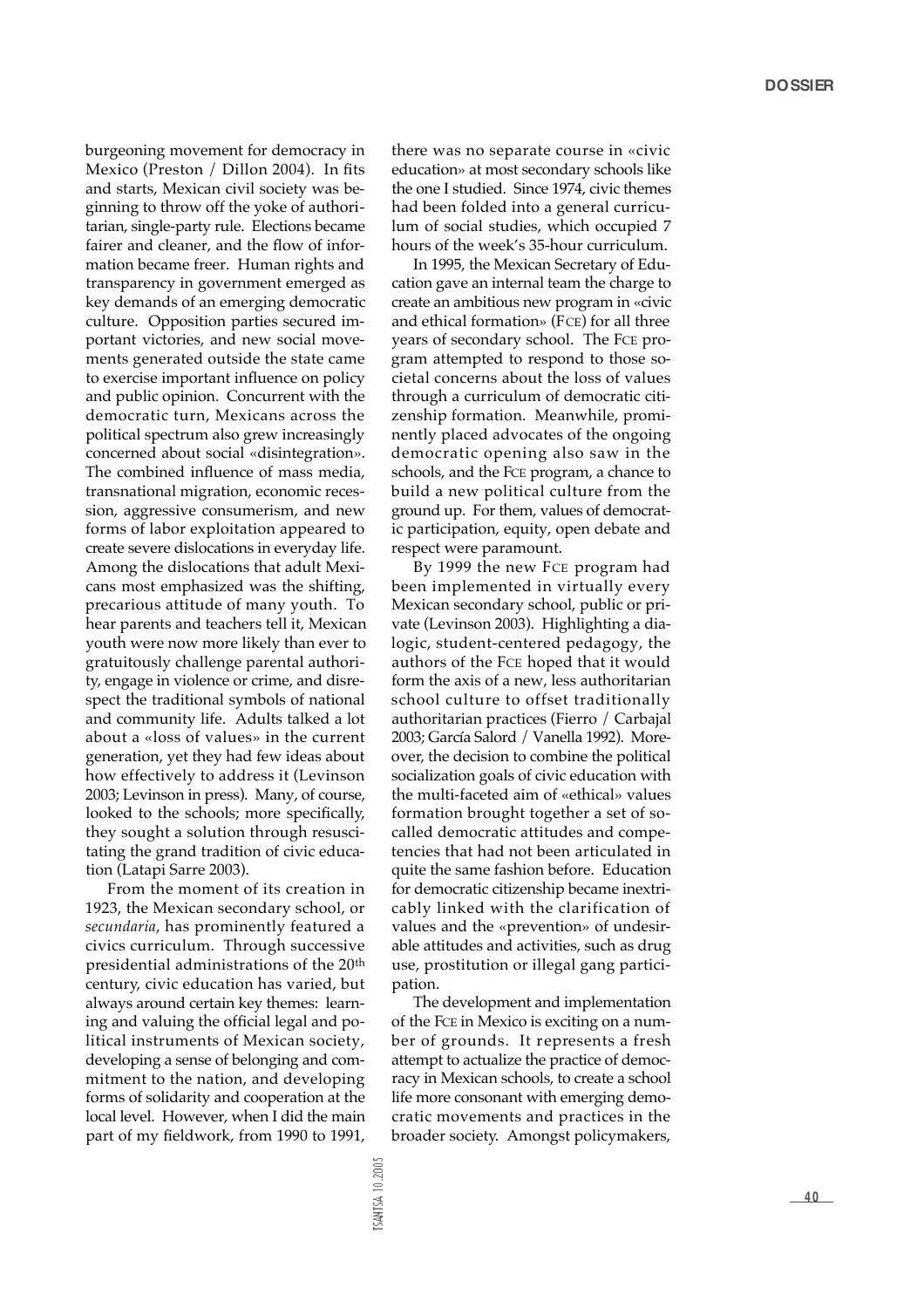administrators, teachers, and even students there appears to be a vigorous, and I believe salutary, debate about the meanings of democracy, and about the most important elements of «values» and citizenship education for democracy (Latapí Sarre 2003). This debate began in earnest with the Mexican student movement of the 1960s, which openly questioned the democratic façade of an authoritarian state. It has since taken a great variety of forms, ranging from electoral reform and anti-corruption legislation at the national level to subtle changes in community affiliation and gender relations at more local levels (e.g., Gutmann 2002). Part of this debate involves questioning the homogenizing myth of national identity in favor of a more pluralist conception of citizenship (Villoro 2001). And in virtually every case, the debate about cultivating democracy in Mexico has invoked the importance of education.

My interest in education for democracy grew throughout the 1990s, as I was finishing up my extended dissertation study and casting about for new topics of research. Yet I have continually asked myself how and why I could have missed the importance of citizenship, values formation, and democracy in my earlier fieldwork. Certainly, I had numerous discussions with friends and colleagues – many of them schoolteachers – about politics in Mexico. I was privy to much of the alternating hope and cynicism that has characterized much of everyday Mexican discourse about democracy for the last 20 years. I was also close witness to a dissident movement within the national teachers' union that claimed democracy as its mantle (2001: 49-51). Yet neither the word democracy nor citizenship appears in my book's index.

I have since come to believe that a major factor contributing to this temporary myopia was the absence of a serious concern with citizenship and democracy in the anthropology of education. Neither social and cultural reproduction theory, nor the prevailing variants of «cultural difference» theory in our field encourage us to link our research with the concerns

of democracy and citizenship education. While our existing theoretical frames may carry an implicit democratic charge, seeking justice and inclusiveness, they fail to orient us explicitly toward questions and debates of political order. In many ways, this inattention to politics simply mirrors a deeper American educational myopia. The themes of citizenship education for democracy –political participation, deliberation, civic engagement, etc. – are relatively invisible in our typical school curriculum, not to mention the surrounding civic culture. It is no wonder, then, that anthropology has not sniffed them out very well.

We can add to this myopia a certain problem of insularity. Within educational scholarship more broadly, there has been a vital discussion about the importance of education for democratic and global citizenship. Social studies educators, epitomized in the recent book by Walter Parker (2003), have long deliberated the best means for «teaching democracy», and global educators like Elise Boulding (1988) have articulated the basis for an even broader conception of citizenship. Critical pedagogues like Henry Giroux (1992), Roger Simon (1992), and Patti Lather (1991) have theorized the possibilities for radical democratic action in and through the schools. Yet American anthropologists have been slow and partial in their engagement with such scholarly discourses.

When I finally «discovered» the broader Mexican debate about democratic citizenship in the late 1990s, and when I learned of recent developments in civic education, I realized for perhaps the first time that what had taken center stage in my ethnographic writing were in fact practices of citizenship education and values formation. Even without a standalone civics curriculum, the *secundaria* I studied was actively engaged in producing moral subjects oriented toward the collective good. The wearing of common uniforms, the structuring of cohorts, teachers' exhortations to solidarity, the Monday morning rituals of national identification – all of these were elements of an integral values education for citizenship (Levinson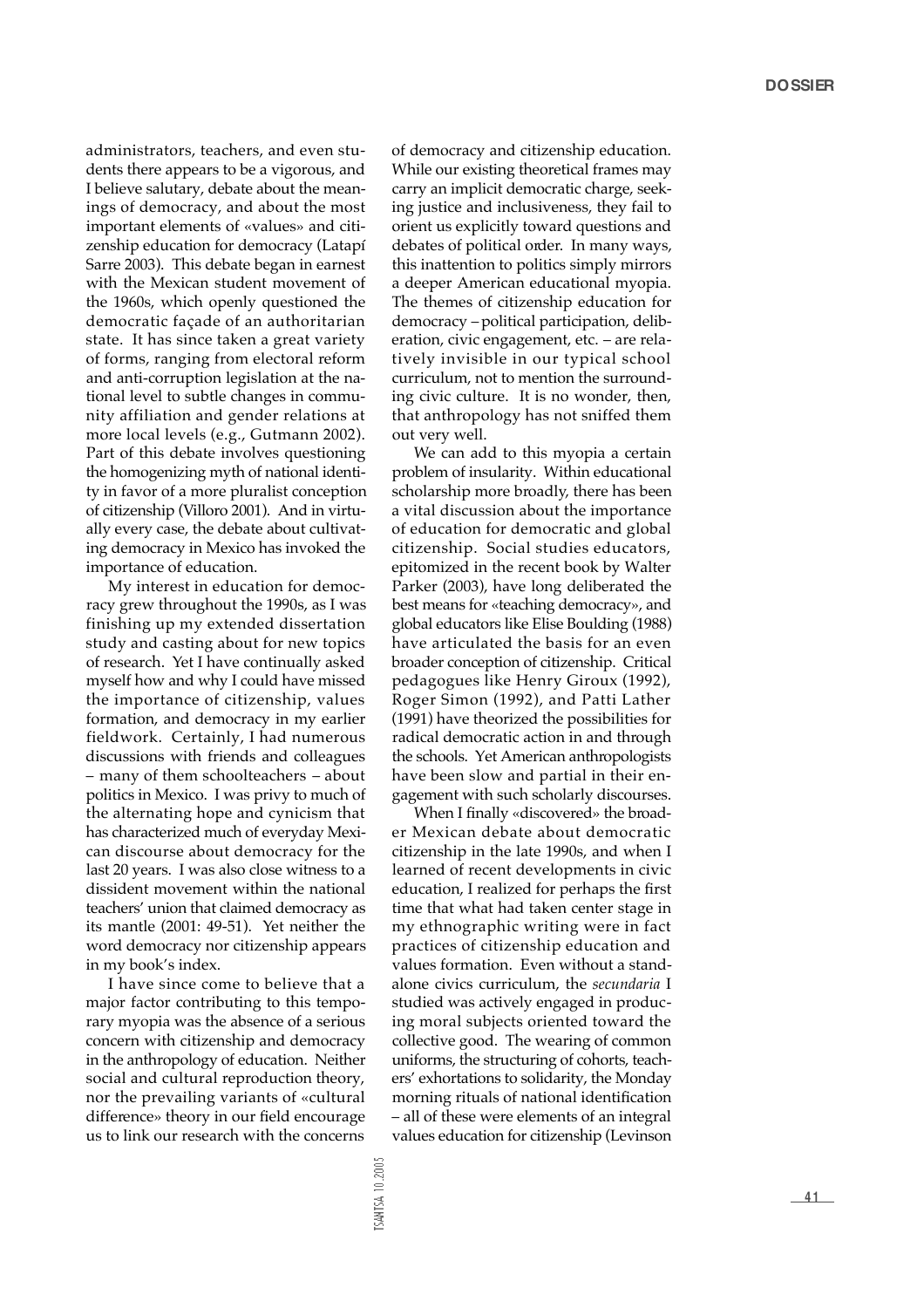2002). Such education, of course, was only nominally democratic in the liberal sense, yet it also embodied elements of equality and solidarity that might well temper the prevailing individualism of an emerging liberal democracy. Moreover, there was an active values education occurring in spaces outside the school. In my writing, I describe this varied education of the home, the church, the workplace and the «street» in a language of identity formation, but it was also, I now see, about the socialization of citizenship. And the sense of citizenship one learned in the school did not always mesh smoothly with the citizenship taught and caught elsewhere. One female student, for instance, was an avid consumer of pop psychology advice in magazines and daytime television programs. Embracing the individualistic ethic of self-improvement communicated there, she chafed against the school's emphasis on group solidarity.

In my latest field-based research, I have explored one small corner of the educational bureaucracy in Mexico. I have undertaken a modest ethnographic study of how the FCE program came into being, and how it is now faring in the context of other, competing proposals for citizenship education (Levinson in press). Yet my broader agenda eventually includes a return to the students – an intensive, multi-sited ethnographic study of civic teaching and learning in early Mexican adolescence. Through both longitudinal and «latitudinal» methods<sup>5</sup>, I will attempt to assess the relative impact of school-based citizenship education on students' broader learning of civic identities. Meanwhile, I have also taken my concerns about citizenship and democracy to the local level in central Indiana. My study of «educational ecologies» for the social integration of newcomer immigrants draws heavily on the same literature. One of the great dramas playing out in numerous US locales, as elsewhere, is the clash of cultural difference produced through new kinds of transnational migration. Yet it is not enough to theorize such conflict in terms of racial or cultural difference. What is at stake is the very definition of democratic citizenship and the way that political participation gets constructed locally. Race figures into this construction, of course. Discourses of assimilation and integration presuppose certain «desirable» social characteristics, the prerequisites of political participation, which may or may not be deemed educable. But local institutions, including schools, play a preponderant role in projecting the discourses that define both the limits and the necessary qualities of political participation and social belonging.

The unifying potential of scholarship on citizenship, identity, and democracy

What is the meaning of my Mexican findings for other national traditions of schooling? At conferences, lectures, and in university classes, colleagues and students have wondered whether some of the schooling practices in Mexico could be advantageously adopted into US schools. ( We, too, are apparently lacking in values education). The salutary sense of solidarity and the absence of invidious distinction, in particular, strike most as worthy of import. On the other hand, perhaps just as many cringe at what they see as a prescription for conformity. They worry about what would happen to our vaunted individualism, our freedom to pursue selfexpression. According to such liberal understandings, any kind of prescribed collectivism would be profoundly antidemocratic.

These kinds of discussions only serve to highlight what has become a common frame of reference for education at the dawn of the 21<sup>st</sup> century: throughout the world, schools have become key sites for the negotiation of local meanings with global institutional forms (Anderson-Levitt 2003). More to the point, schoolbased programs in democratic civic and

5 Longitudinal methods are well known in social science, and encourage the study of unfolding social processes over time. By latitudinal methods, I mean to emphasize the juxtaposition of observational and interview data from a variety of social sites for learning, including the home, the «street», the church, the workplace, and the school.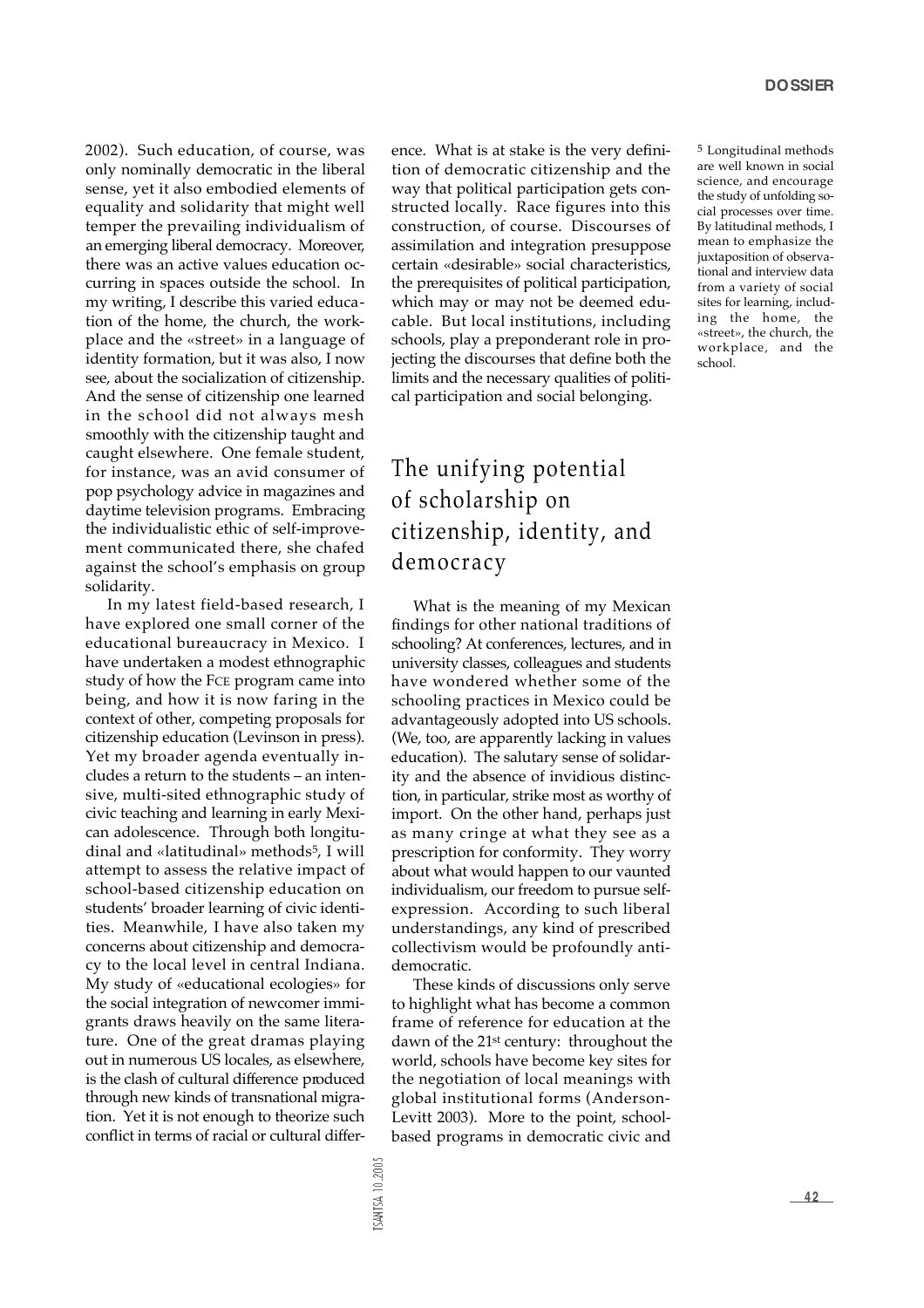citizenship education have become one of the primary sites for the creation of new political dispositions and identities, and for the consolidation of meanings about «democracy». This alone should qualify such programs as eminently worthy of anthropological attention.

As it happens, questions of identity formation have continued moving to the theoretical heart of contemporary cultural anthropology, as has a burgeoning an thropology of politics and the «public» (e.g., Holland, et al. in press). For over a decade now, anthropologists and sociologists alike have undertaken a considered meditation on the imperatives of public scholarship. This meditation has coupled a disciplinary reflection on the means of influencing policy with a theoreticalmethodological reflection on how to study politics, policy, and public-making in complex societies. In dialogue with the field of political and legal anthropology, an exciting new anthropology of nationalism, globalization, and democracy has arguably led the way in these developments (e.g. Appadurai 2002; Burawoy / Verdery 1999; Comaroff / Comaroff 1997; Lomnitz 2001; Paley 2002). Such work, broadly speaking, seeks to elucidate the cultural forms that constitute the nationstate, as well as the cultural forms that articulate new modes of political action and participation.

Gloria Ladson-Billings (2004: 120), quoting the «founder» of the US anthropology of education, George Spindler (1987), suggests that «from an anthropological perspective, all education is citizenship education». What I propose here, then, is a strong reminder and a potentially unifying research program for the anthropology of education that engages with the heart of the discipline. I suggest that the anthropological study of citizenship importantly links processes of identity formation to the political-economic forces that sponsor and construct educational programs for creating «democratic» publics. Of the few works in educational an thropology that have sought to articulate the relation between education, citizenship, and identity, recent ones that stand out are Aurolyn Luykx's study of indigenous teacher education in Bolivia (Luykx 1999), and Kathleen Hall's original re search on Sikh immigrant youth in Britain (Hall 2002). While contributing a great deal to formulations of citizenship and identity, however, neither work frames the question of citizenship strongly in terms of democracy.

Citizenship, identity, and democracy are key concepts, indexing tremendously vital debates and processes of change in the world today. As a shorthand, I offer the following working definitions: Citizenship is about the rules and meanings of political and cultural membership, and the associated modalities of participation implied by such membership; identity is about the varying senses of social belonging and commitment that form in each individual; and democracy is about the continual construction of a political order that sponsors reasoned deliberation, promotes civic participation in decision-making, justly distributes political-economic power, and strives for cultural inclusiveness. The study of citizenship education for democracy is therefore the study of efforts to educate the members of a social group to imagine their social belonging and exercise their participation as democratic citizens.

Now, an anthropology of citizenship education for democracy may well have as one of its goals the development of a cultural critique, theorizing the way that « controlling processes» (Nader 1995) limit and blunt the full possibilities for democratic participation. Yet an anthropology of citizenship education for democracy may also contribute knowledge to alternative democratic projects, to educational efforts aimed at creating plural «counterpublics» for a democratic renaissance (Benhabib 1996). As democratic theorist Jeffrey Isaac puts it, we can and should help to develop such democratic «oases in the desert» (Isaac 1998). Much of the action and applied work in contemporary educational anthropology could easily be framed in such terms. My study of civic education for democracy in Mexico aims to illuminate the structural and ideological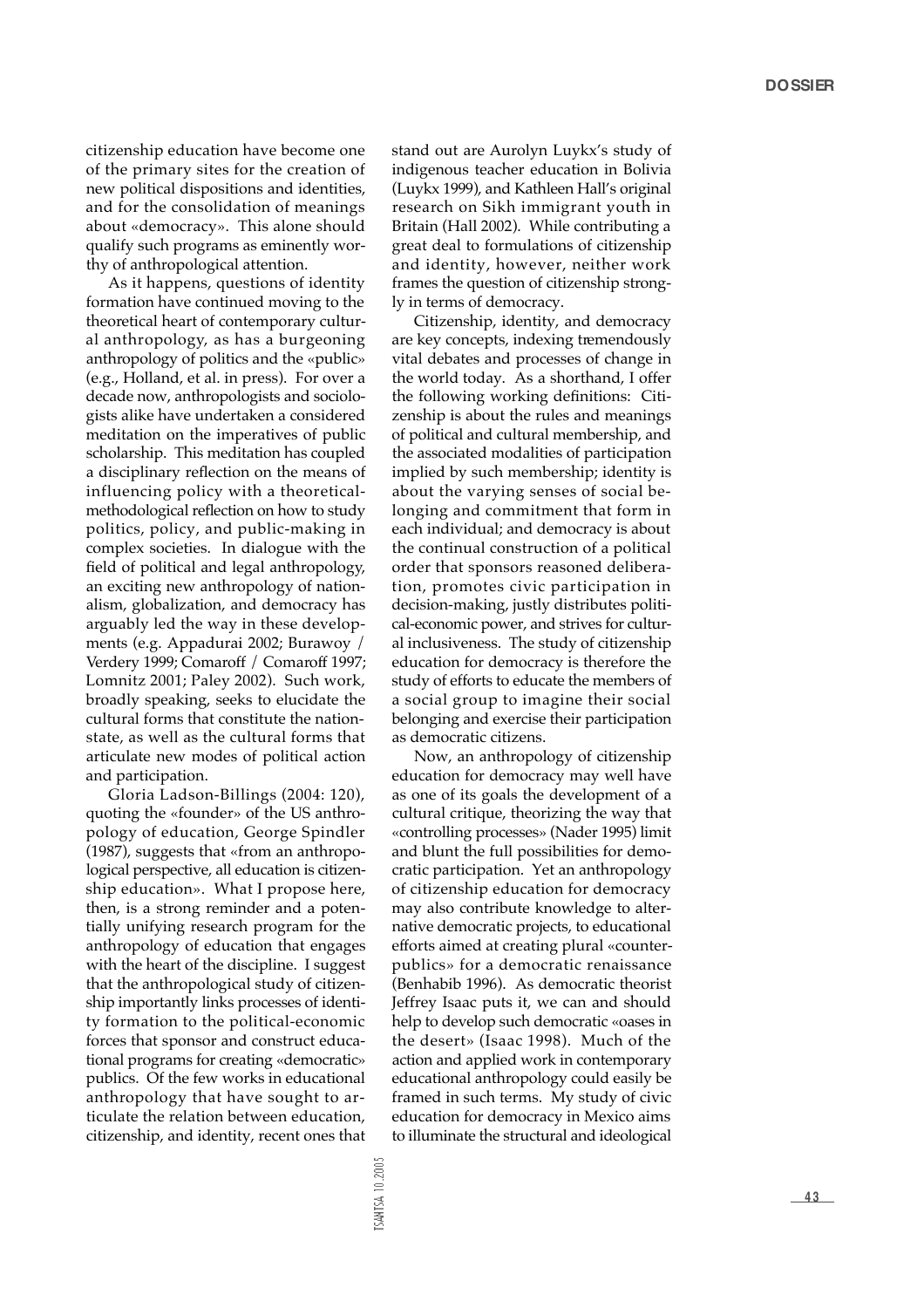obstacles to effective democratic civic learning in Mexican schools, even as it brings the Mexican case into a critique of practices elsewhere. Meanwhile, my study of local newcomer integration has an important applied, dialogical component, with professional development activities, advocacy work, and website publication oriented to local democratic actors.

Until now, the study of civics and citizenship education has been dominated by researchers in the fields of political science, comparative education, and social studies education (e.g., Niemi / Junn 1998; Torney-Purta, et al. 2001). Such researchers tend to use survey methods, and they tend to take for granted the limited hegemonic meanings of liberal (representative) democracy. With its diverse methodological toolkit, anthropology has a great deal to contribute to this body of work. Anthropology has always had as its strength the elucidation of cultural frameworks of meaning, of local identities; in recent years, as we have learned to cross sites and theorize both social scale and connectivity, we have also become more adept at understanding the interplay between such local identities and broader social, cultural, and politicaleconomic structures and processes (e.g., Lamphere 1992; Marcus 1998). We understand how concepts of «the educated person» are structured at the local level and enter into a dynamic interplay with other concepts of the educated person that circulate at the level of the state and the world system (Levinson / Holland 1996). Describing this with ethnographic detail and theorizing its political consequences can make a significant contribution. As a matter of contributing to policy, it seems to me, anthropologists can also speak to questions of citizenship education. Building on decades of work regarding the social life of schools and the problematic of cultural difference, anthropologists of education can reframe and extend their findings as a contribution to the search for democratic conviviality within schools.

## Bibliography

- ANDERSON-LEVITT Kathryn
- 2002. *Teaching Cultures: Knowledge for Teaching* First Grade in France and the US Cresskill, NJ: Hampton.
- ANDERSON-LEVITT Kathryn (ed.)
- 2003. *Local Meanings, Global Schooling: Anthro pology and World Culture Theory.* New York: Palgrave/Macmillan.
- APPADURAI Arjun
- 2002. «Deep democracy: urban governmentality and the horizon of politics». *Public Culture* 14(1): 21-47.
- BENHABIB Seyla (ed.)
- 1996. *Democracy and Difference: Contesting the Boundaries of the Political*. Princeton: Princeton University Press.
- BOULDING Elise
- 1998. *Building a Global Civic Culture: Education for an Interdependent World*. New York: Teachers College Press.
- BOURDIEU Pierre
- 1984. *Distinction*. Cambridge, MA: Harvard University Press.
- BURAWOY Michael and Katherine VERDERY (eds)
- 1999. *Uncertain Transition: Ethnographies of Change in the Postsocialist World. New* York: Rowman and Littlefield.
- CASTLES Stephen
- 2004. «Migration, citizenship, and education», in: James A. BANKS (ed.), *Diversity and Citizenship Education: Global Perspectives*, p. 17-48. San Francisco: Jossey-Bass.
- CAZDEN Courtney B., Vera P. JOHN, and Dell **HYMES**
- 1972. Functions of Language in the Classroom. Prospect Heights, Il.: Waveland Press, Inc.
- COMAROFF John L. and Jean COMAROFF
- 1997. «Postcolonial politics and discourses of democracy in Southern Africa: an anthropological reflection on African political modernities». *Journal of Anthropological Research* (Albuquerque NM) 53(2): 123- 146.
- DAVIDSON Anne L.
- 1996. *Making and Molding Identity in Schools: Student Narratives on Race, Gender, and Academic Engagement*. Albany, NY: State University of New York Press.

DURKHEIM Emile

1956 (1902/03). *Education and Sociology.* Glencoe, Ill.: The Free Press.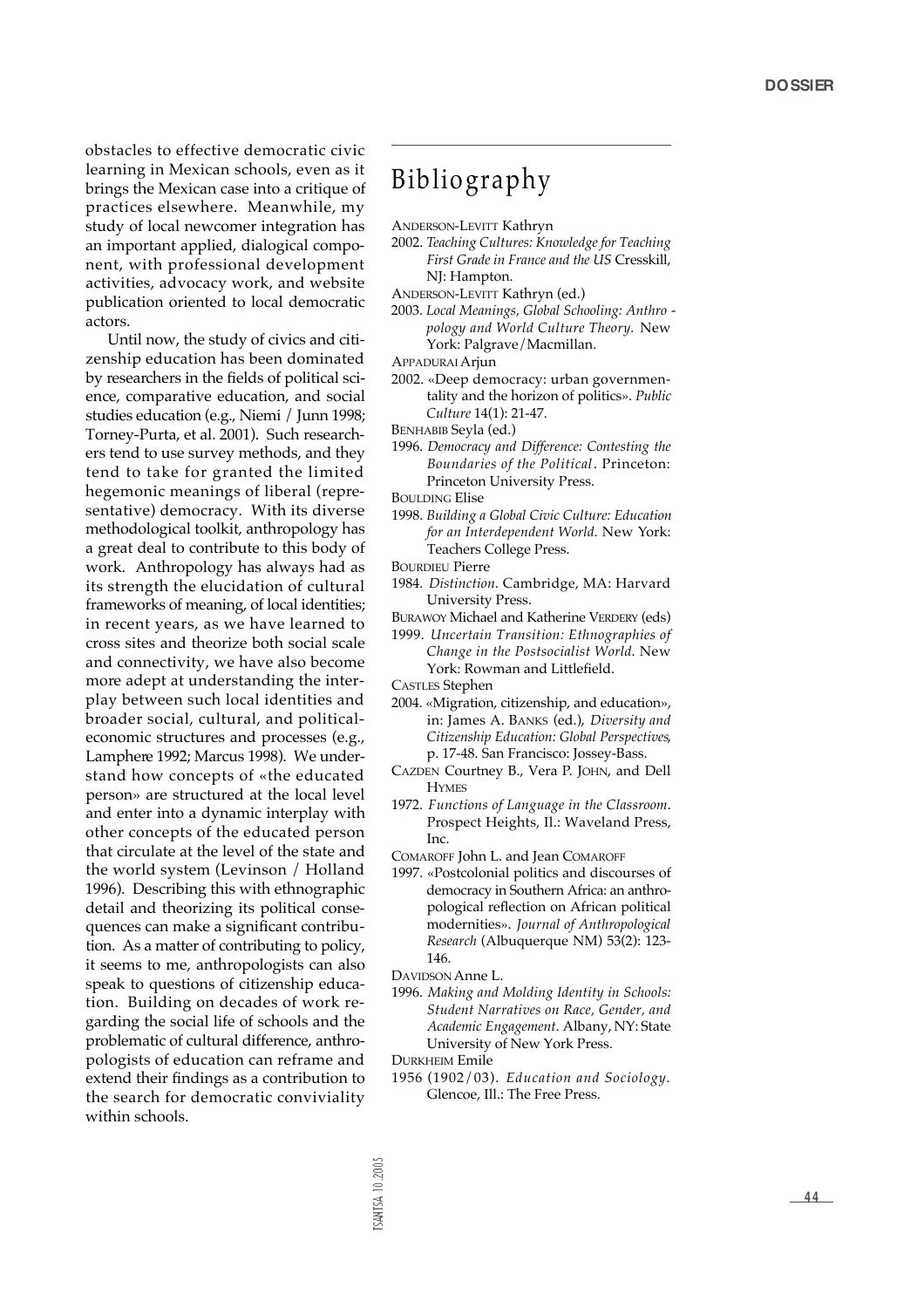- 1997. «Theory, research, and application in educational anthropology», in: George D. SPINDLER (ed.), *Education and Cultural Process: Anthropological Approaches*, p. 4- 25. Prospect Heights, IL: Waveland Press. ERICKSON Frederick
- 2004. *Talk and Social Theory*. London: Polity Press.
- FIERRO Maria Cecilia, and Patricia CARBAJAL
- 2003. *Mirar la práctica docente desde los valores*. Barcelona: Gedisa / Universidad Iberoamericana.
- FOLEY Douglas A.
- 1990. *Learning Capitalist Culture: Deep in the* Heart of Tejas. Philadelphia: University of Pennsylvania Press.
- FOLEY Douglas A., Bradley A. LEVINSON, and Janise HURTIG
- 2001. «Anthropology goes inside: the new educational ethnography of ethnicity and gender». *Review of Research in Education* (Itasca Ill.) 25: 37-98.

FORDHAM Signithia

- 1996. *Blacked Out: Dilemmas of Race, Identity, and Success at Capital High*. Chicago: University of Chicago Press.
- GARCÍA SALORD Susana, and Liliana VANELLA

1992. *Normas y valores en el salón de clases*. Mexico City: Siglo Veintiuno.

GEARING Frederick, and Lucinda SANGREE

- 1979. *Toward a Cultural Theory of Education and Schooling*. The Hague: Mouton.
- GIBSON Margaret (ed.)
- 1997. *Ethnicity and School Performance: Compli cating the Immigrant/Involuntary Minority Ty p o l o g y*. Theme Issue, *A n t h ropology and Education Quarterly* (Berkeley) 28(3).

GIDDENS Anthony

1979. Central Problems in Social Theory. Berkeley: University of California Press.

GIROUX Henry

- 1992. *Border Crossings: Cultural Workers and the Politics of Education*. New York: Routledge.
- GONZÁLEZ Norma
- 2001. *I am My Language: Discourses of Women* and Children in the Borderlands. Tucson, AZ: University of Arizona Press.

GONZÁLEZ Norma, et al.

1995. «Funds of knowledge for teaching in Latino households». *Urban Education* 29(4): 443-470.

GUTMANN Matthew C.

2002. *The Romance of Democracy: Compliant Defiance in Contemporary Mexico*. Berkeley: University of California Press.

HALL Kathleen D.

- 2002. *Lives in Translation: Sikh Youth as British* Citizens. Philadelphia: University of Pennsylvania Press.
- HAMANN Edmund T
- 2003. *The Educational Welcome of Latinos in the New South.* Westport, CT: Praeger.
- HANSEN Judith F.
- 1979. *Sociocultural Perspectives on Human Learn ing: Foundations of Educational Anthropol ogy*. Englewood Cliffs, NJ: Prentice-Hall. HEATH Shirley Brice
- 1983. Ways with Words: Language, Life, and Work *in Communities and Classrooms. Cam*bridge: Cambridge University Press.
- **HENRY** Jules 1963. Culture Against Man. New York: Vintage
- HOLLAND Dorothy C., and Margaret A. EISEN-HART
- 1990. *Educated in Romance: Women, Achieve ment, and College Culture*. Chicago: University of Chicago Press.
- HOLLAND Dorothy C., and Jean LAVE (eds)
- 2002. *History in Person: Enduring Struggles, Contentious Practice, Intimate Identities*. Santa Fe, NM: School of American Research Press.
- HOLLAND Dorothy, et al.
- 1998. Identity and Agency in Cultural Worlds. Cambridge, Massachusetts: Harvard University Press.
- HOLLAND Dorothy C., Catherine LUTZ, Donald NONINI, Thaddeus GULDBRANSEN, Lesley BARTLETT, and Enrique MURRILLO, Jr.
- In press. *If This is Democracy: Public Interests and Private Politics in a Neoliberal Age*. New York: New York University Press.
- ISAAC Jeffrey C.
- 1998. Democracy in Dark Times. Ithaca, NY: Cornell University Press.
- JACOB Evelyn, and Cathie JORDAN
- 1993. *Minority Education: Anthropological Per*  spectives. Norwood, NJ: Ablex Publishing Corporation.
- LADSON-BILLINGS Gloria
- 2004. «Culture versus citizenship: the challenge of racialized citizenship in the United States», in: James A. BANKS (ed.), *Diversi ty and Citizenship Education: Global Perspec*  tives, p. 99-126. San Francisco: Jossey-Bass.
- LAMPHERE Louise (ed.)
- 1992. *Structuring Diversity: Ethnographic Perspec tives on the New Immigration*. Chicago: University of Chicago Press.
- LATAPÍ SARRE Pablo
- 2003. *El debate sobre los valores en la escuela mexicana*. Mexico City: Fondo de Cultura Económica.

EDDY Elizabeth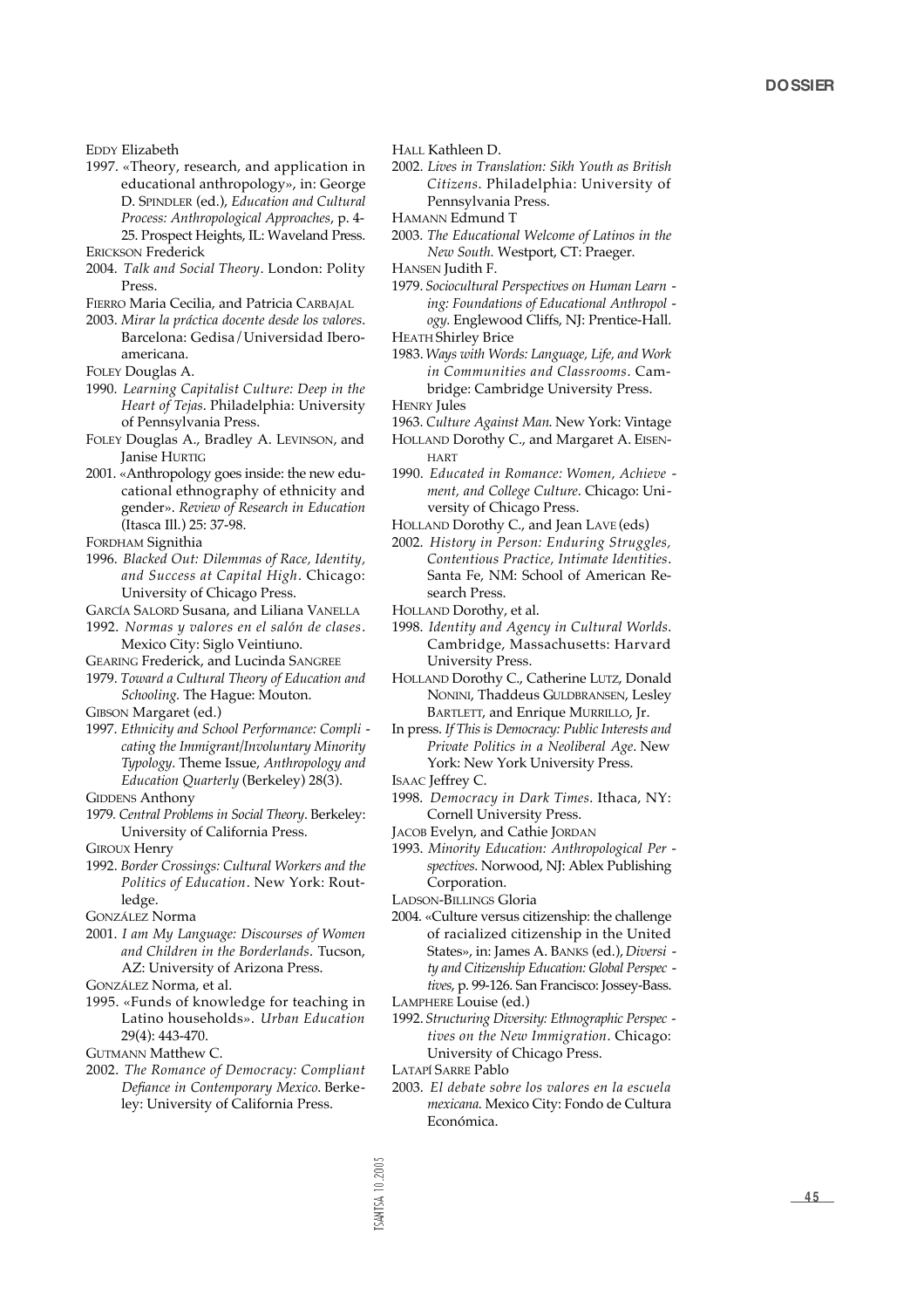LATHER Patti

- 1991 *Getting Smart: Feminist Pedagogy With/In the Postmodern*. New York: Routledge. LAVE Jean
- 1977. «Cognitive consequences of traditional apprenticeship training in West Africa». *A n t h ropology and Education Quarterly* (Berkeley) 8: 177-180.

LAVE Jean, and Etienne WENGER

1991. *Situated Learning: Legitimate Peripheral* Participation. Cambridge: Cambridge University Press.

LEE Stacey

1996. *Unraveling the «Model Minority» Stereo type: Listening to Asian-American Youth.* New York: Routledge.

LEVINSON Bradley A.U.

- 1996. «Social difference and schooled identity at a Mexican secundaria», in: Bradley A.U. LEVINSON, Douglas FOLEY, and Dorothy HOLLAND (eds), *The Cultural P roduction of the Educated Person: Critical Ethnographies of Schooling and Local* Practice, p. 211-238. Albany: State University of New York Press.
- 2000. *Schooling the Symbolic Animal: Social and Cultural Dimensions of Education*. Lanham, MD: Rowman and Littlefield.
- 2001. *We Are All Equal: Student Culture and Identity at a Mexican Secondary School, 1988-1998.* Durham, NC: Duke University Press.
- 2002. «Valores y cultura estudiantil en la secundaria mexicana», in: Carlos ORNELAS (ed.), *Va l o res, Calidad, y Educación: Memoria del Primer Encuentro Internacional de Educación*, p. 173-204. Mexico City: Santillana.
- 2003. «Hopes and challenges for the new civic education in Mexico: Toward a democratic citizen without adjectives». *Inter national Journal of Educational Development* (Amsterdam) 24: 269-282.
- In press. «Programs for democratic citizenship education in Mexico's Ministry of Education: local appropriations of global cultural flows». *Indiana Journal of Global Legal Studies* (Bloomington).
- LEVINSON Bradley A., Douglas E. FOLEY, and Dorothy C. HOLLAND
- 1996. *The Cultural Production of the Educated Person: Critical Ethnographies of Schooling and Local Practice*. Albany: State University of New York Press.

LEVINSON Bradley A., and Dorothy C. HOLLAND

1996. «The cultural production of the educated person: an introduction», in: Bradley A. LEVINSON, Douglas E. FOLEY, and Dorothy C. HOLLAND (eds), *The Cultural Pro duction of the Educated Person: Critical*

*Ethnographies of Schooling and Local* Practice, p. 1-54. Albany: State University of New York Press.

LIPMAN Pauline

2001. *Race, Class, and Power In School Restruc turing*. Albany, NY: State University of New York Press.

LOMAWAIMA K. Tsianina

- 2000. «Tribal sovereigns: Reframing research in American Indian education». Harvard *Educational Review* (Cambridge MA)  $70(1)$ : 1-22
- LOMNITZ Claudio
- 2001. *Deep Mexico, Silent Mexico: An Anthro pology of Nationalism*. University of Minnesota Press.

LUYKX Aurolyn

1999. *Inside the Citizen Factory: Schooling and Cultural Production in Bolivia*. Albany, NY: State University of New York Press.

MARCUS George

1998. *Ethnography through Thick and Thin*. Princeton, NJ: Princeton University Press.

MCCARTY Teresa L.

- 2002. *A Place to Be Navajo: Rough Rock and the Struggle for Self-Determination in Indige nous Schooling*. Hillsdale, NJ: Lawrence Erlbaum.
- MCQUILLAN Patrick James
- 1998. *Educational Opportunity in an Urban American High School: ACultural Analysis.* Albany: SUNYPress.

MEHAN Hugh

- 1993. «Beneath the skin and between the ears: a case study in the politics of representation», in: Seth CHAIKLIN and Jean LAVE (eds), *Understanding Practice: Perspectives on Activity and Context*, p. 241-268. Cambridge: University of Cambridge Press.
- 1998. «The study of social interaction in educational settings: accomplishments and unresolved issues». Human Development 41: 245-269.

MEHAN Hugh, et al.

1996. *Constructing School Success: The Conse quences of Untracking Low-Achieving* **Students. Cambridge: Cambridge Univer**sity Press.

NADER Laura

- 1995. «Controlling processes: tracing the dynamic components of power». Current *Anthropology* (Chicago) 38(5): 711-737.
- NIEMI Richard G., and Jane JUNN
- 1998. *Civic Education: What Makes Students Learn*. New Haven, CT: Yale University Press.

OGBU John

1974. *The Next Generation: An Ethnography of Education in an Urban Neighborhood.* Orlando, FL: Academic Press.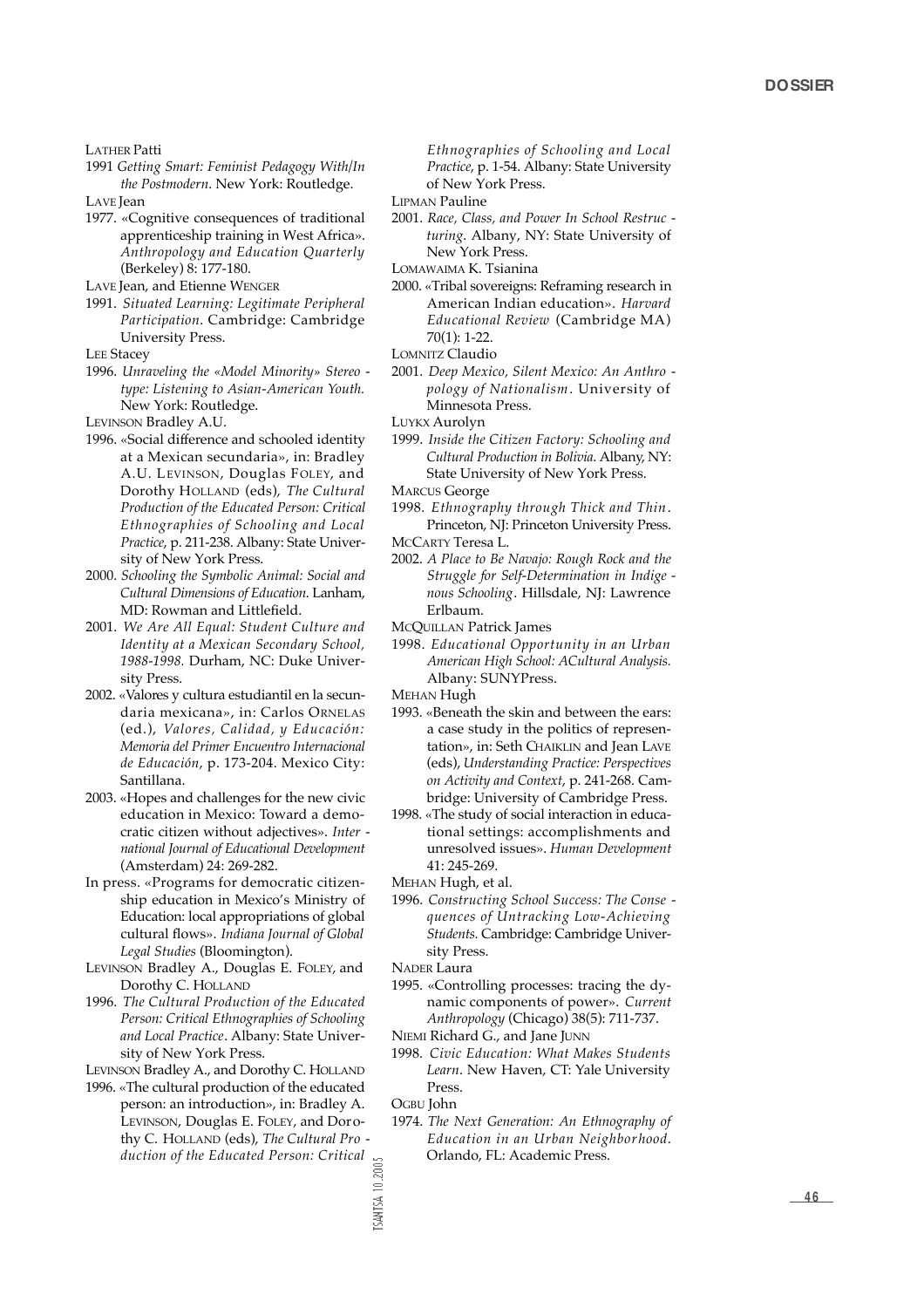- 1981. «School ethnography: a multilevel approach». Anthropology and Education *Quarterly* (Berkeley) 12(1): 3-29.
- 1987. «Variability in minority school performance: a problem in search of an explanation». Anthropology and Education *Quarterly* (Berkeley) 18(4): 312-334.

ORTNER Sherry B.

1996. *Making Gender: The Politics and Erotics of Culture*. Boston: Beacon Press.

PALEY **Julia** 

2002. «Toward an anthropology of democracy». Annual Review of Anthropology (Palo Alto) 31: 469-496.

PARKER Walter C.

- 2003. *Teaching Democracy: Unity and Diversity in Public Life*. New York: Teachers College Press.
- PATRICK John J., Gregory E. HAMOT, and Robert S. LEMING (eds)
- 2003. *Civic Learning in Teacher Education: Inter national Perspectives on Education for Democracy in the Preparation of Teachers*. Bloomington: ERIC Clearinghouse for Social Studies/Social Science Education. PHILIPS Susan

- 1983. *Invisible Culture: Communication in Class room and Community on the Warm Springs Indiana Reservation*. New York: Longman. PORTER Maureen
- 2001. «"We are mountain": Appalachian educators' responses to the challenges of systemic reform», in: Margaret SUTTON and Bradley A.U. LEVINSON (eds), *Policy as Practice, p. 265-293. Westport, CT: Ablex.*

PRESTON Julia, and Samuel DILLON

2004. *Opening Mexico: The Making of a Democ*  racy. New York: Farrar, Strauss, and Giroux.

ROSEN Lisa

2001. «Myth making and moral order in a debate on mathematics education policy», in: Margaret SUTTON and Bradley A.U. LEVINSON (eds), Policy as Practice, p. 295-316. Westport, CT: Ablex.

ROCKWELL Elsie

2002. «Constructing diversity and civility in the United States and Latin America: implications for ethnographic educational research», in: Bradley A.U. LEVINSON, Sandra L. CADE, Ana PADAWER, and Ana Patricia ELVIR (eds), *Ethnography and Edu cation Policy Across the Americas*, p. 3-19. Westport, CT: Praeger.

SIMON Roger

1992. Teaching Against the Grain. New York: Bergin and Garvey Press.

SPINDLER George D. (ed.)

1955. Education and Anthropology. Stanford: Stanford University Press.

1987. Education and Cultural Process: Anthropo *logical Approaches*, 2nd edition. Prospect Heights, Il.: Waveland Press.

STAMBACH Amy

- 2000. *Lessons From Mount Kilimanjaro: Schooling,* Community, and Gender in East Africa. New York: Routledge.
- STEVICK E. Doyle, and Bradley A.U. LEVINSON (eds)
- Forthcoming. *The Many Faces of the Democratic Citizen: The Drama of Civic Education A round the Globe*. Stamford, CT: Information Age Publishing.
- SUÁREZ-OROZCO Carola, and Marcelo SUÁREZ-**OROZCO**
- 1995. *Transformations: Migration, Family Life, and Achievement Motivation Among Latino* Adolescents. Stanford: Stanford University Press.
- SUTTON Margaret, and Bradley A.U. LEVINSON (eds)
- 2001. *Policy as Practice: Toward a Comparative Sociocultural Analysis of Educational Policy*. Westport, CT: Ablex.

TORNEY-PURTA Judith, et al.

2001. Citizenship and Education in Twenty-Eight *Countries: Civic Knowledge and Engage ment at Age Fourteen*. Amsterdam: IEA (International Association for the Evaluation of Educational Achievement).

VALENZUELA Angela

- 1999. *Subtractive Schooling: US-Mexican Youth* and the Politics of Caring. Albany, NY: State University of New York Press.
- VARENNE Hervé, and Ray MCDERMOTT
- 1998. *Successful Failure: The School America Builds*. Boulder, CO: Westview.
- VILLORO Luis
- 2001. *De la libertad a la comunidad.* Mexico City: Tec de Monterrey/Ariel.
- WAX Murray, Rosalie H. WAX, and Robert V. DUMONT, Jr.
- 1964. *Formal Education in an American Indian* Community. Kalmazoo, Mi: Society for the Study of Social Problems.

WENGER Etienne

- 1998. *Communities of Practice: Learning, Meaning and Identity*. Cambridge, MA: Cambridge University Press.
- WILLIS Paul
- 1977. *Learning to Labor: How Working Class Kids* Get Working Class Jobs. New York: Columbia University Press.
- WOLCOTT Harry
- 1982. «The anthropology of learning». Anthro  $p$ *ology and Education Quarterly* (Berkeley) 13(2): 83-108.

YON Daniel A.

2000. *Elusive Culture: Schooling, Race and Identi*  ty in Global Times. Albany, NY: State Uni